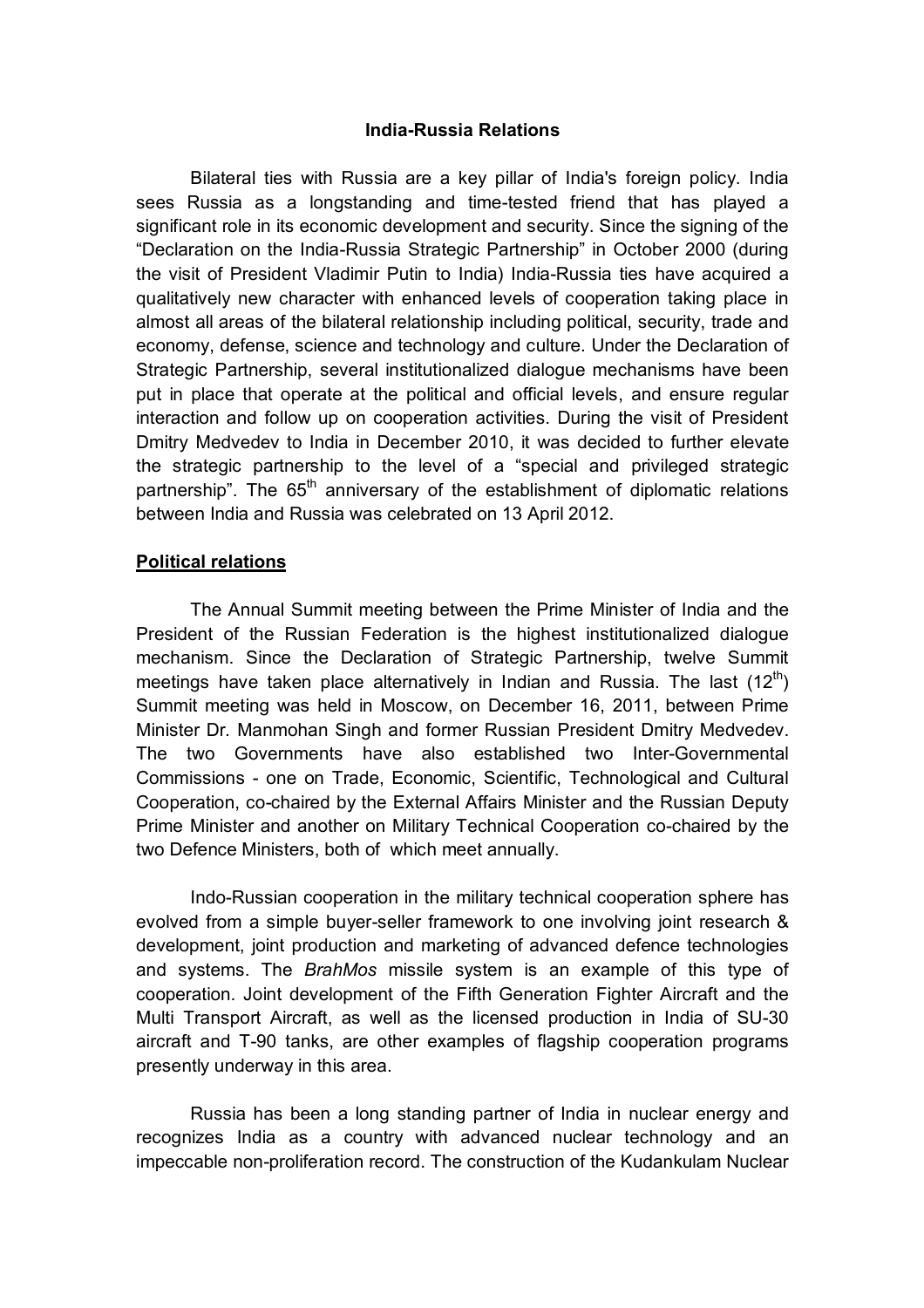Power Project (KKNPP) is a good example of ongoing cooperation in this area. Units 1&2 of the KKNPP (VVER 1000 MW units) are being built with Russian collaboration. Unit 1 is due to be commissioned soon, while Unit 2 is at an advanced stage of construction. Discussions on the construction of two additional NPPs at Kudankulam (Units 3&4) are at an advanced stage.

India and Russia have also been collaborating in several high-technology space projects. Under the 2004 Inter-Governmental Agreement on "Cooperation in the area of exploration and use of outer space for peaceful purposes", Russia and India are cooperating on projects such as the Moon mission *Chandrayan 2*, and the Human Space Flight Project. On 20th April 2011, the jointly developed Indian-Russian Student Satellite "Youthsat" was successfully launched by India on a PSLV rocket.

## **Commercial relations**

Bilateral trade has been growing steadily. Trade in 2009 was US\$ 7.5 billion, in 2010 US\$ 8.5 billion, and in 2011 it reached US\$ 8.9 billion. In 2011, Russian exports to India amounted to US\$ 6.1 billion and imports from India to Russia amounted to US\$ 2.8 billion. Estimates for 2012 indicate the trade touching US\$ 10 billion. The two-way investment between the two countries stands at approximately US\$ 7.8 billion.

Both sides acknowledge that given the respective sizes of the Indian and Russian economies, as also untapped economic complementarities, there is vast potential for an increase in bilateral trade volumes and investment. In 2009, both sides set the target of achieving US\$ 20 billion in bilateral trade by 2015. Special attention is being paid to energy, pharmaceuticals, IT, steel, hydrocarbons, aerospace, diamonds and food products for this purpose.

The Indo-Russian Inter-Governmental Commission on Trade, Economic, Scientific, Technological and Cultural Cooperation (IRIGC-TEC), co-chaired by the Indian External Affairs Minister and the Russian Deputy Prime Minister, is the main institutional mechanism supervising economic cooperation. It integrates six working groups on economic and trade cooperation, mines and metallurgy, energy, tourism and culture, science and technology, and IT. The 18<sup>th</sup> IRIGC-TEC meeting took place on Oct 15, 2012 in New Delhi.

*Indo-Russian Forum on Trade and Investment* (established in 2007 and co-chaired by the Commerce and Industry Minister of India and the Russian Minister for Economic Development) and the *India-Russia CEO's Council*  (established in February 2008 and co-chaired by Mr. A.M. Naik, Chairman, L&T, and Mr. Vladimir Yevtushenkov, CEO of SISTEMA) are the two primary mechanisms to promote direct bilateral business-to-business contacts. The last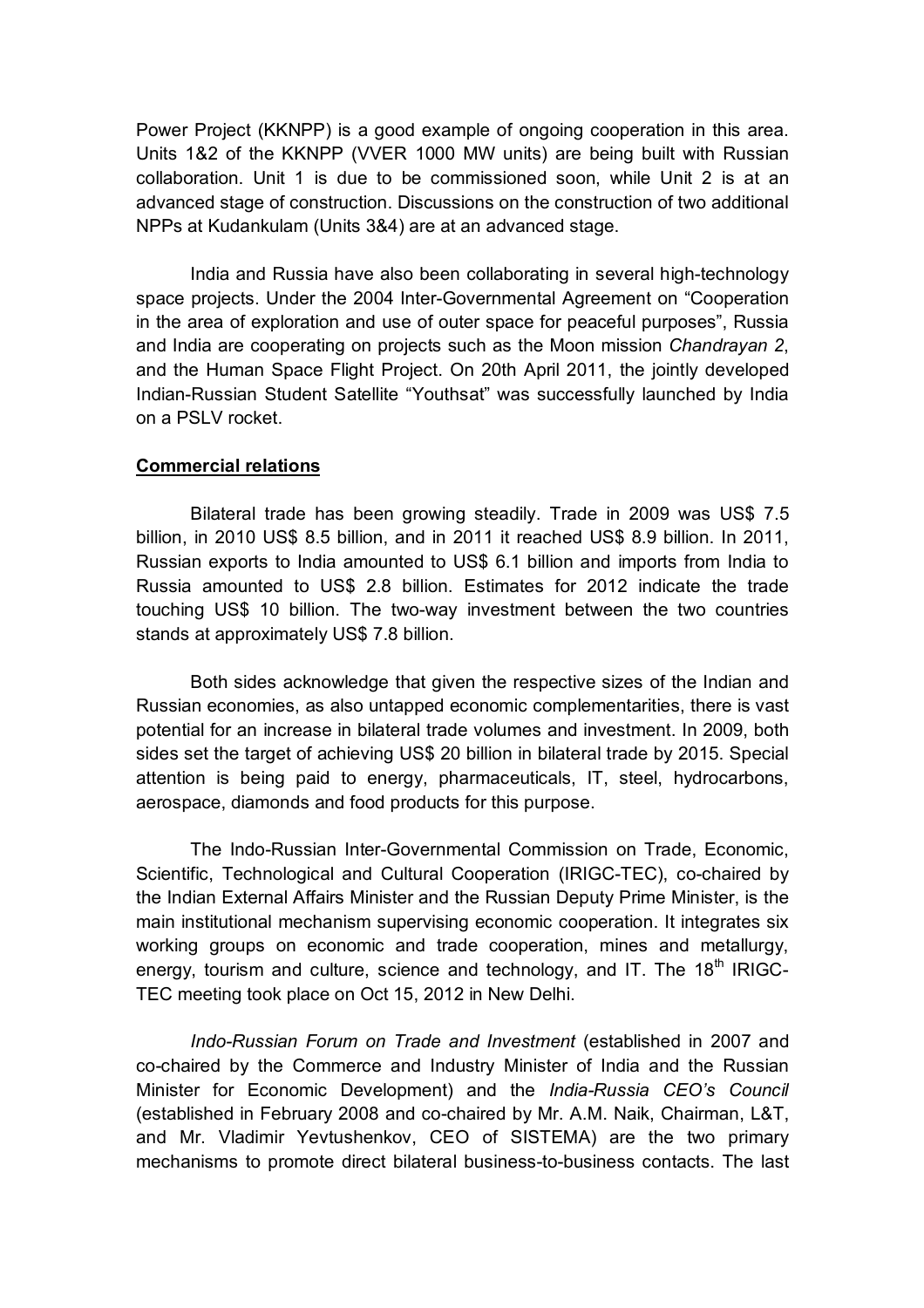meeting of the Indo–Russian Forum on Trade & Investment was held on 15 Oct 2012 in New Delhi. Mechanisms such as the *India-Russia Business Council* (in partnership with FICCI of India and CCI of Russia) established in 2007; the *India-Russia Trade, Investment and Technology Promotion Council* (in partnership with Cll of India and RUIE of Russia) established in 2007; and the *India-Russia Chamber of Commerce* (focusing on SMEs), supplement the efforts to build direct business-to-business ties. In June 2012, the 3rd India-Russia Business Dialogue was also held within the framework of the annual St. Petersburg International Economic Forum (SPIEF).

## **Science & Technology Cooperation**

The Working Group on Science and Technology functioning under of the IRIGC-TEC, the Integrated Long Term Programme (ILTP) and the Basic Science Cooperation Programme are the three main institutional mechanisms for bilateral S&T cooperation, while the Science Academies of the two countries promote inter-academy exchanges. The ILTP supports collaborative research in basic and applied sciences. It has resulted in establishment of 9 thematic centers in India and Russia and implementation of 500 projects. In 2010 the program was extended for 10 years with a renewed mandate - Innovation Led Technology Programme. An Indo-Russian Science & Technology Centre was set up in 2011- 12 with a branch each in Delhi-NCR and Moscow, to promote transfer of technologies developed jointly / independently by scientists of the two countries.

# **Cultural Cooperation**

There are strong traditions of cultural cooperation between the two countries. Jawaharlal Nehru Cultural Center (JNCC) of the Embassy of India, Moscow maintains close links with Russian institutions such as the Institute of Philosophy, Moscow, that has a Mahatma Gandhi Chair on Indian Philosophy; Institute of Oriental Studies, Moscow; Institute of Asian and African Studies of the Moscow State University; School of International Relations, St. Petersburg University; Kazan State University; and Far Eastern National University, Vladivostok. About 20 Russian Institutions, including leading universities and schools, teach Hindi to over 1500 Russian students. Besides in Hindi, there are also Russian experts in Indian languages such as Bengali, Gujarati, Marathi, Pali, Sanskrit, Tamil, and Urdu. Interest in Indian dance and music is widespread and yoga is very popular in Russia. The JNCC conducts classes in yoga, dance, music and Hindi, for approximately 800 students every month.

There are several other cultural initiatives aimed at promoting people-topeople contacts between the two countries. In 2008, the Year of Russia in India was held. In 2009, the Year of India in Russia was conducted. In September 2011, a mini Festival of Indian Culture was organized in Russia, while several